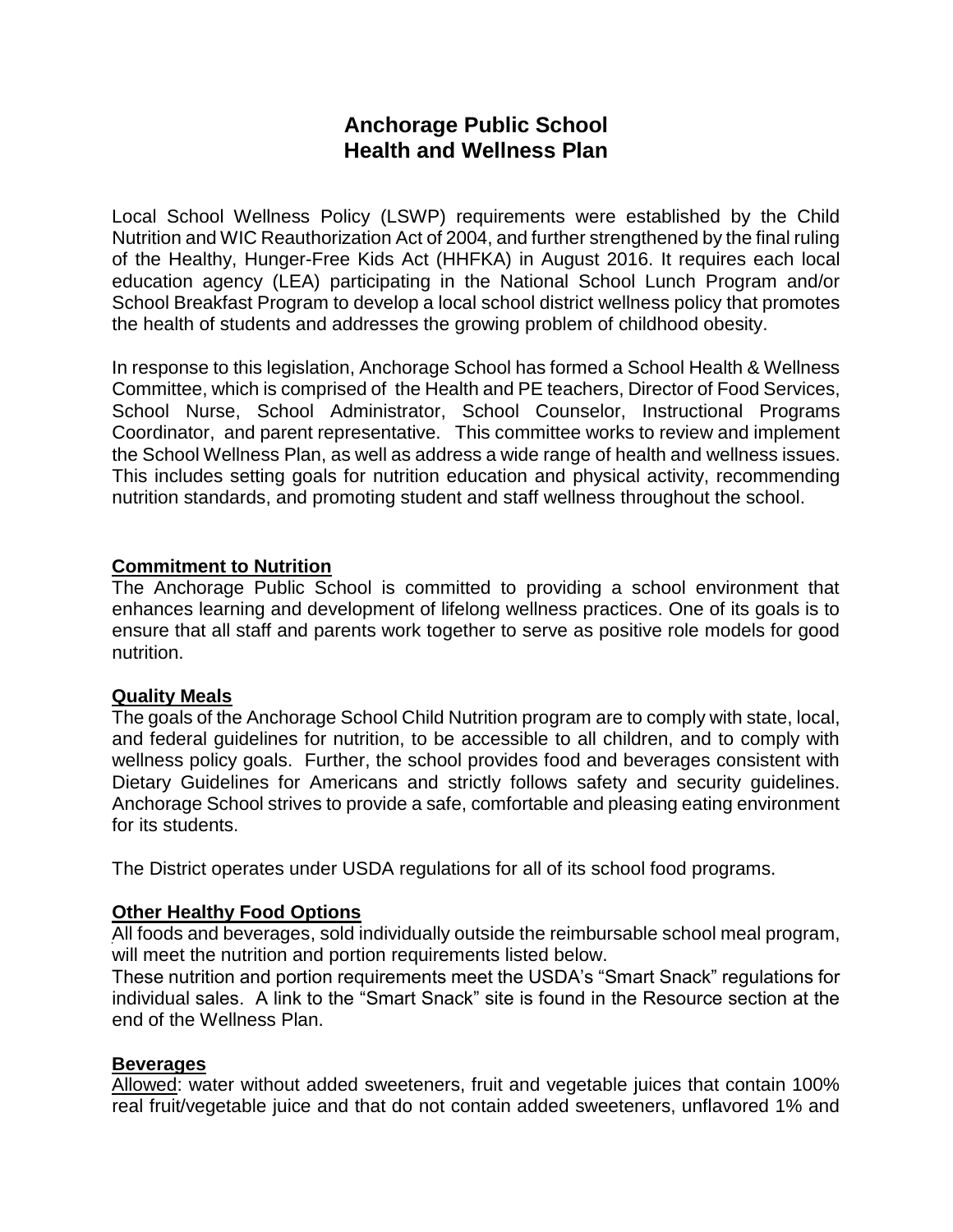fat-free milk, and fat-free flavored milk.

Not Allowed: soft drinks that contain caloric sweeteners, sports drinks, iced teas, fruit based drinks, which contain less than 100% real fruit juice or added caloric sweeteners, beverages containing caffeine (excluding fat-free chocolate milk).

## **Foods**

Any food item sold will have no more than:

- 30% of its calories from fat (excluding nuts, seeds, and peanut butter)
- 32% of its weight from added sugars
- 300 mg of sodium per serving for chips, cereals, crackers, French fries, baked goods, and other snack items
- 450 mg of sodium per serving for pastas, meats and soups
- 600 mg of sodium for pizza, sandwiches and main dishes

A choice of at least two fruits and/or non-fried vegetables will be available for lunch, as well as when the school offers food for purchase. Such items will include, but are not limited to fresh fruits and vegetables, 100% fruit or vegetable juice, and cooked, dried or canned fruit or vegetables.

Water is available for lunch, and throughout the school day. Filtered water machines may be found at specific locations in the school.

## **Portion Sizes:**

Limit portion sizes of foods and beverages sold individually to those listed below:

- 2 oz. for chips, popcorn, crackers, cereal, trail mix, nuts, seeds, dried fruit or jerky
- 1 oz. for cookies
- 2 oz. for cereal bars, granola bars, pastries, muffins, doughnuts, bagels and other bakery items
- 4 fluid oz. for frozen desserts, including, but not limited to low-fat or fatfree ice cream
- 8 oz. for non-frozen yogurt
- 8 oz. for beverages, elementary school, excluding water
- 12 oz. for beverages, middle school, excluding water

The portion size for a la carte entrees and side dishes will not be greater than the size of comparable portions offered as part of school meals.

## **Nutrition and Substance Abuse Education**

Posters with positive images about nutrition and healthy eating are displayed in the cafeteria area. An Anchorage 'report card' on nutrition and physical activity is posted during the year on the lunchroom site.

Anchorage Public School Health classes utilize the K-5 "Great Body Shop" Health curriculum, and the Health classes 6-8 utilize the "Health Smart" curriculum series. Both of these series have strong nutrition and wellness units. The Health Education program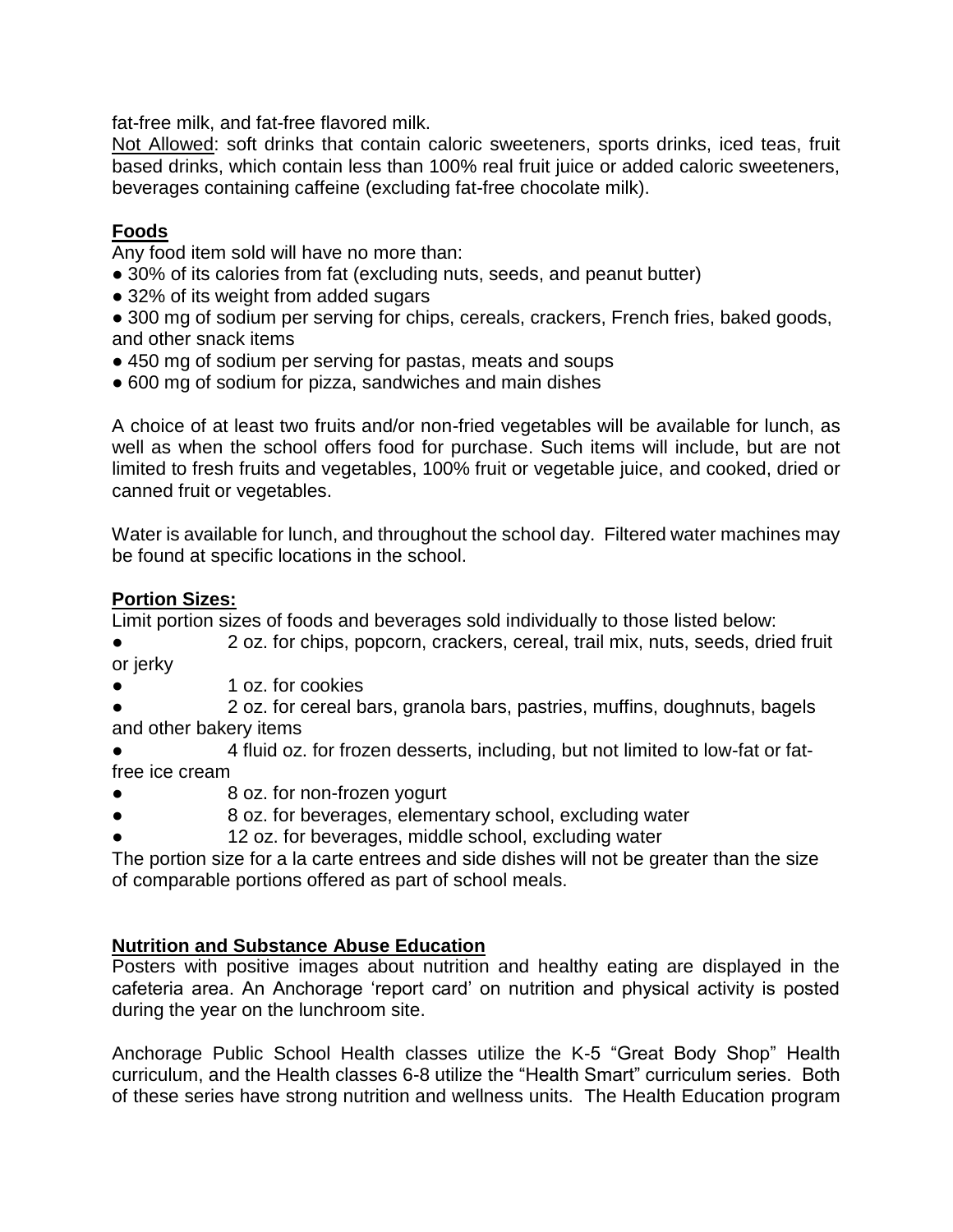has age-appropriate substance-abuse curricula that includes drug, alcohol, smoking and vaping, and aligns with the Kentucky Health Academic Standards. A law enforcement officer addresses this topic in 7th grade. Addendums A and B provide an outline of these curricula.

### **Marketing**

School-based marketing will be consistent with nutrition education and health promotion. As such, Anchorage School will limit food and beverage marketing to the promotion of foods and beverages that meet the nutrition standards for meals or for foods and beverages sold individually. This includes the school athletic events concession stand. School-based marketing, sales and fundraising, which promote predominantly lownutrition foods and beverages, are prohibited.

Consistent messages to students, staff, and other community members about a healthy school environment will come from the school website and emails, monthly school lunch menus, Health and PE classes, as well as the Anchorage School "report card" on nutrition and physical activity posted on the lunchroom website. Anchorage School prohibits the advertising of less nutritious food or beverage choices; focusing instead on healthy choices.

### **Staff Wellness**

Anchorage School values the health and well-being of all staff members, and supports their personal efforts to maintain a healthy lifestyle. Some of the support activities include, but are not limited to providing health seminars, encouraging staff to take part in state insurance wellness programs, walking challenges, biometric screenings and onsite flu vaccinations, and fun, collaborative weight management activities.

### **Screenings**

Vision and Hearing screenings are completed yearly per state guidelines. Grades 1, 2 and 3 receive a hearing screening. Grades 3 and 5 receive vision screening. Any student for whom there is a concern may be referred for screening.

### **Classroom Snacks**

Anchorage School will provide information and suggestions to parents regarding best practices in school nutrition for snacks and celebrations through the parent-student handbook and cafeteria and school website. Please see the "Smart Snack" link at the end of this plan. It is encouraged that food not be used as a reward for behavior or accomplishment. When food/beverage items are used for celebrations or incentives, such items shall comply with nutritional guidelines set out in Kentucky Administrative Regulations. (See link below.) As a healthy example to students and the community in general, the concession stand at games will house healthy snacks and low-sugar drinks, with no sodas or candy.

### **Birthday Celebrations**

Room Parents are encouraged to bring healthy treats, as well as to combine birthday celebrations throughout the year, to reduce the number of food experiences for students.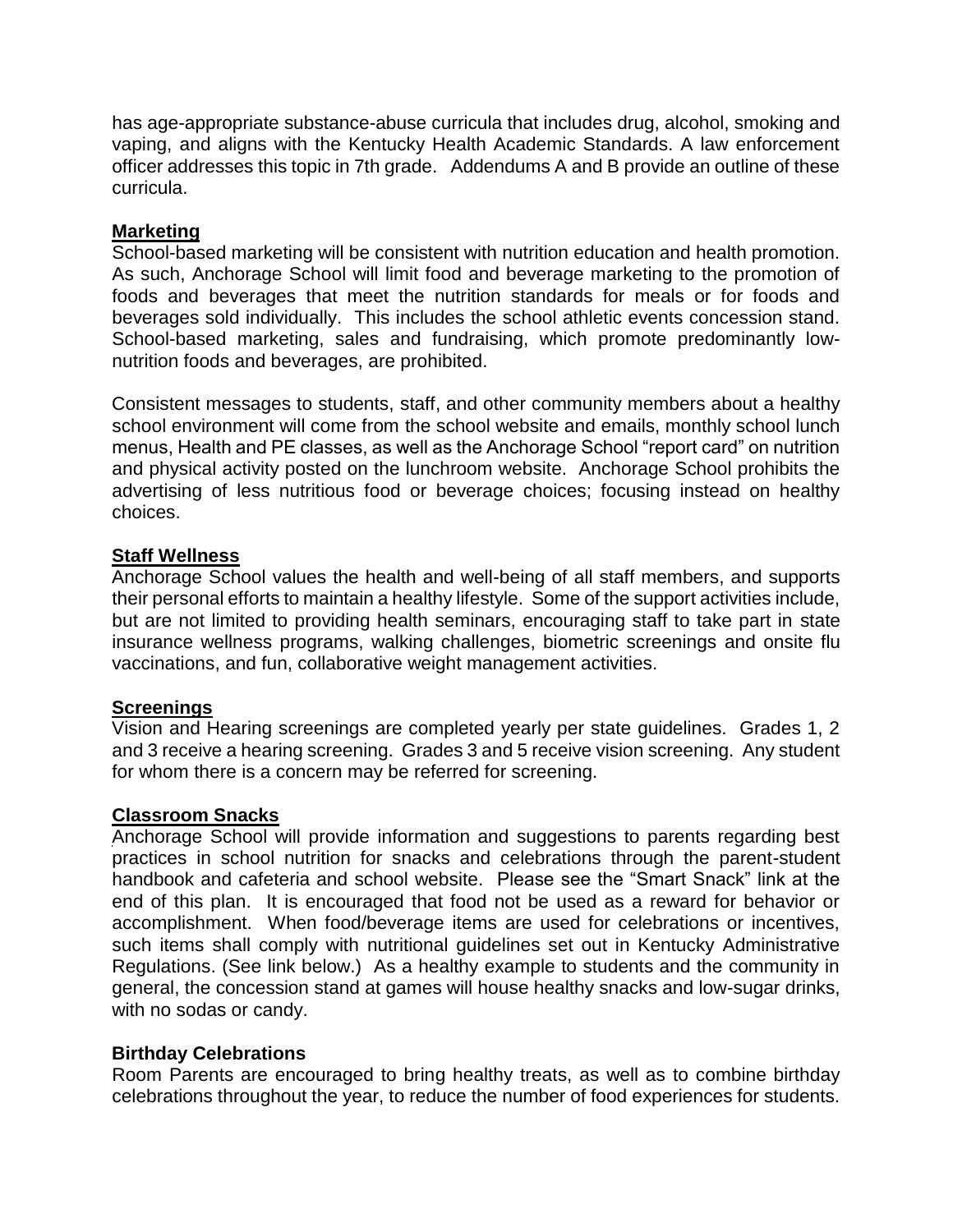A list of Smart Snacks may be found at the link found in the resource section of the Wellness Plan.

### **Sharing of Foods and Beverages**

Given concerns about allergies and other dietary restrictions, children are encouraged not to share foods or beverages with one another during meal or snack times.

### **School Physical Education and Activity Guidelines**

Physical Education builds interest and proficiency in various skills, encourages selfdiscipline, develops motor skills, and promotes various activities that can be carried out over the course of students' lives. All Physical Education staff at Anchorage Public School are certified by the State of Kentucky. Students in class will spend at least 50 percent of physical education class time participating in moderate to vigorous physical activity. Activities used in P.E. class will be age appropriate for each grade level (K-8). Class physical activity time on days when students do not have scheduled Physical Education class will not be withheld as a disciplinary consequence. Class physical activity time will be spent in some form of physical activity such as organized games and play. The Physical Education classes for School Year 2019-2020, per the master schedule, has all students K-8 with 120 minutes of Physical Education/Health per week.

### **Extra-Curricular Sports**

Anchorage Public School offers extra-curricular activities such as:

- $\bullet$  5<sup>th</sup> 8<sup>th</sup> grade girls' field hockey
- $\bullet$  5<sup>th</sup> 8<sup>th</sup> grade coed soccer
- $\bullet$  5<sup>th</sup> 8<sup>th</sup> grade boys' and girls' basketball
- $\bullet$  5<sup>th</sup> 8<sup>th</sup> grade girls' & boys' track and field
- $\bullet$  K 8<sup>th</sup> grade girls' & boys' cross country
- 5<sup>th</sup> 8<sup>th</sup> grade girls' & boys' lacrosse

### **Recommendations for Home and Family Physical Activity**

Anchorage Public School encourages families to take part in physical activities together. Some suggestions for families are:

- Setting aside a night each week for family walks, jogging, or biking.
- Encouraging children to join a team sport.
- Planning family outings around fitness activities keeping it fun.
- Walking or biking to school together.

### **Community Opportunities for Physical Activity:**

Anchorage is fortunate to have a large number of opportunities in the metro area for team and individual sports such as football, basketball, soccer, swimming, tennis, lacrosse, and gymnastics, to name a few. Anchorage School Community offers club sports that includes soccer, basketball, lacrosse, field hockey, swimming, and tennis.

### **Wellness Plan Review**

Following the Board Review of the District Wellness Policy and Plan, the Wellness Committee will review the District/School Wellness Plan, as well as the latest national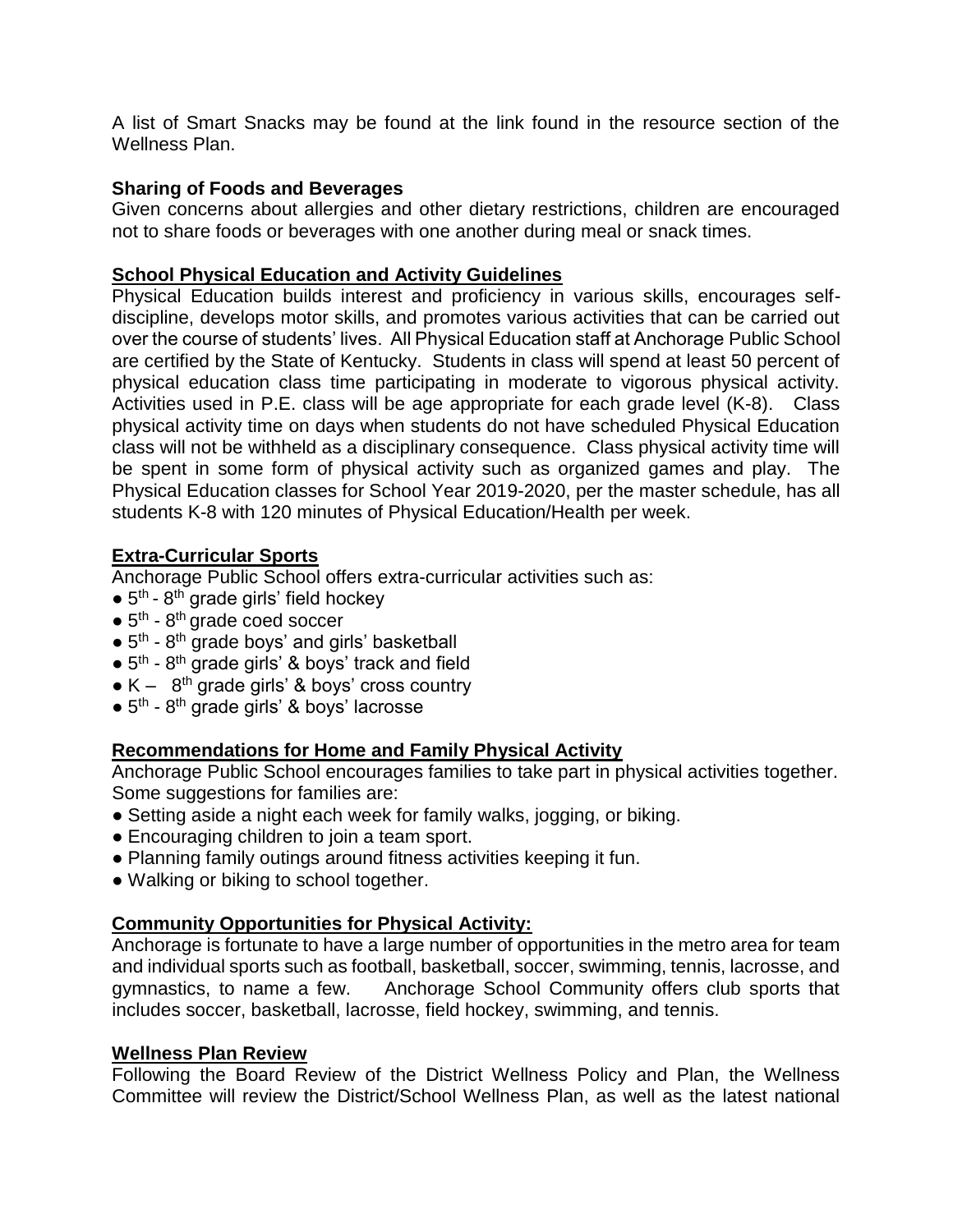recommendations pertaining to school health, and will update the plan accordingly.

#### **Resources**

**USDA Nutrition Standards for School Lunch**

<https://www.fns.usda.gov/school-meals/nutrition-standards-school-meals>

**Standards for Smart Snacks** [https://www.healthiergeneration.org/take](https://www.healthiergeneration.org/take-action/schools/wellness-topics/smart-snacks/celebrations)[action/schools/wellness-topics/smart-snacks/celebrations](https://www.healthiergeneration.org/take-action/schools/wellness-topics/smart-snacks/celebrations)

Addendum A

### **The Great Body Shop - Curriculum Resource**

Published by The Children's Health Network

THE GREAT BODY SHOP is a fully comprehensive health curriculum that meets the needs and standards of school districts everywhere. Our comprehensive approach includes topics that cover all aspects of physical, mental, social, emotional health and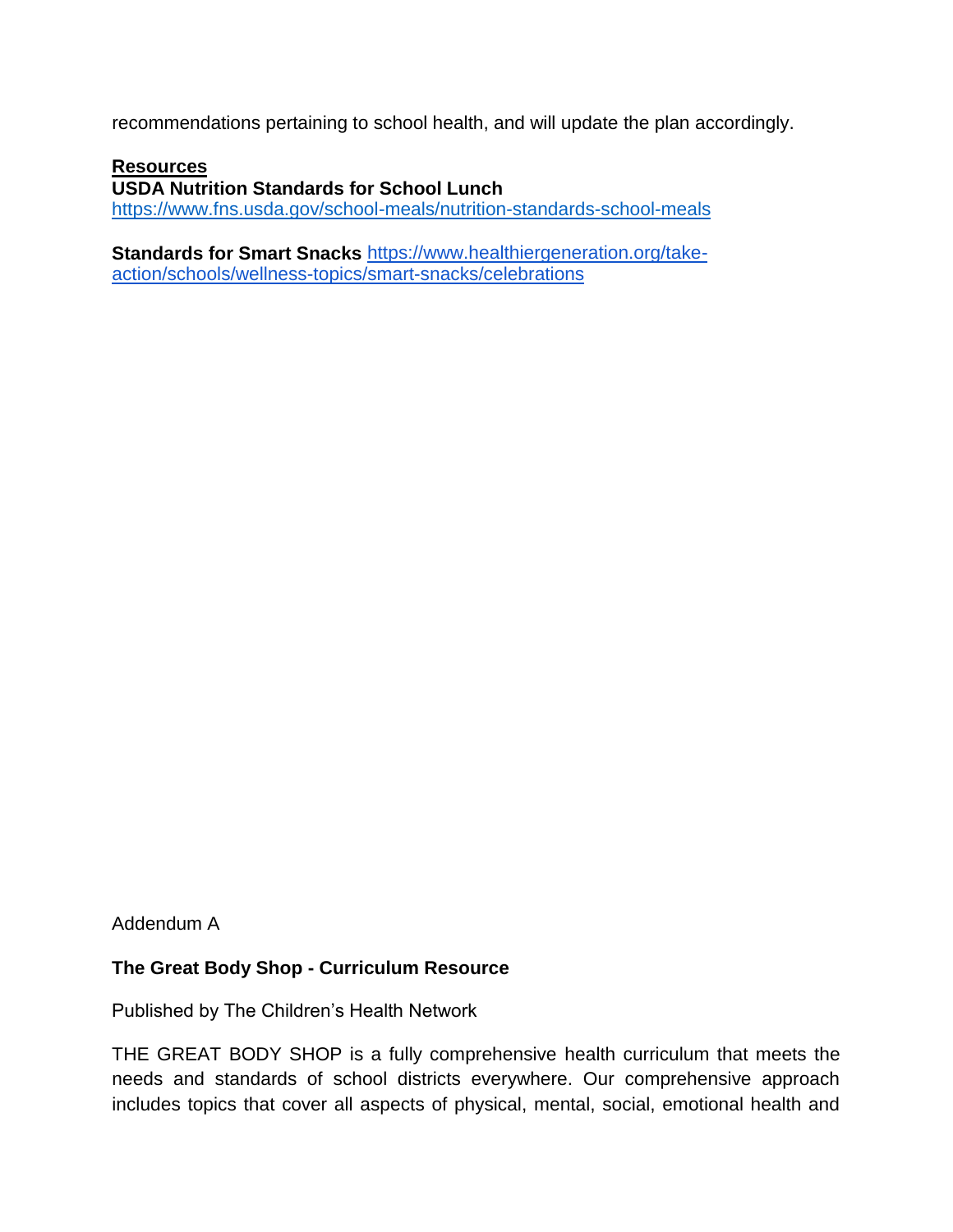safety. The Great Body Shop promotes wellness through the integration of ten health content strands including substance abuse and violence prevention, injury and personal safety, fitness and nutrition, disease and illness prevention, body systems, growth & development, illness & disease prevention and consumer and environmental health. Social and emotional learning, as well as substance abuse and violence prevention skills and messages are integrated into every unit. Students take the module magazine home with them for discussion with parents.

## *Kindergarten Substance Abuse Prevention*

- Defining drugs and medicines
- Knowing the importance of saying no
- Identifying dangerous substances
- Practicing identifying different drugs (tobacco, alcohol)
- Following drug safety rules
- Drugs vs. non-drugs
- Drug effects
- Where to go for help
- Refusal skills
- Predicting consequences
- Medicine rules

### *1 st grade Substance Abuse Prevention*

- Identifying drugs (tobacco, alcohol, medicines)
- Knowing the effects of drugs
- Locating trusted adults for help
- Respecting community helpers
- Rules, laws to prevent drug abuse
- Routines for healthy living
- Refusal skills
- Predicting consequences of not following medicine rules

### *2 nd grade Substance Abuse Prevention*

- Identifying drug types (nicotine, alcohol, street drugs)
- Knowing the importance of healthy choices
- Practicing changing habits
- Positive ways to solve problems
- Knowing the effects of drugs on family and community
- Drug-free and safe communities
- Refusal skills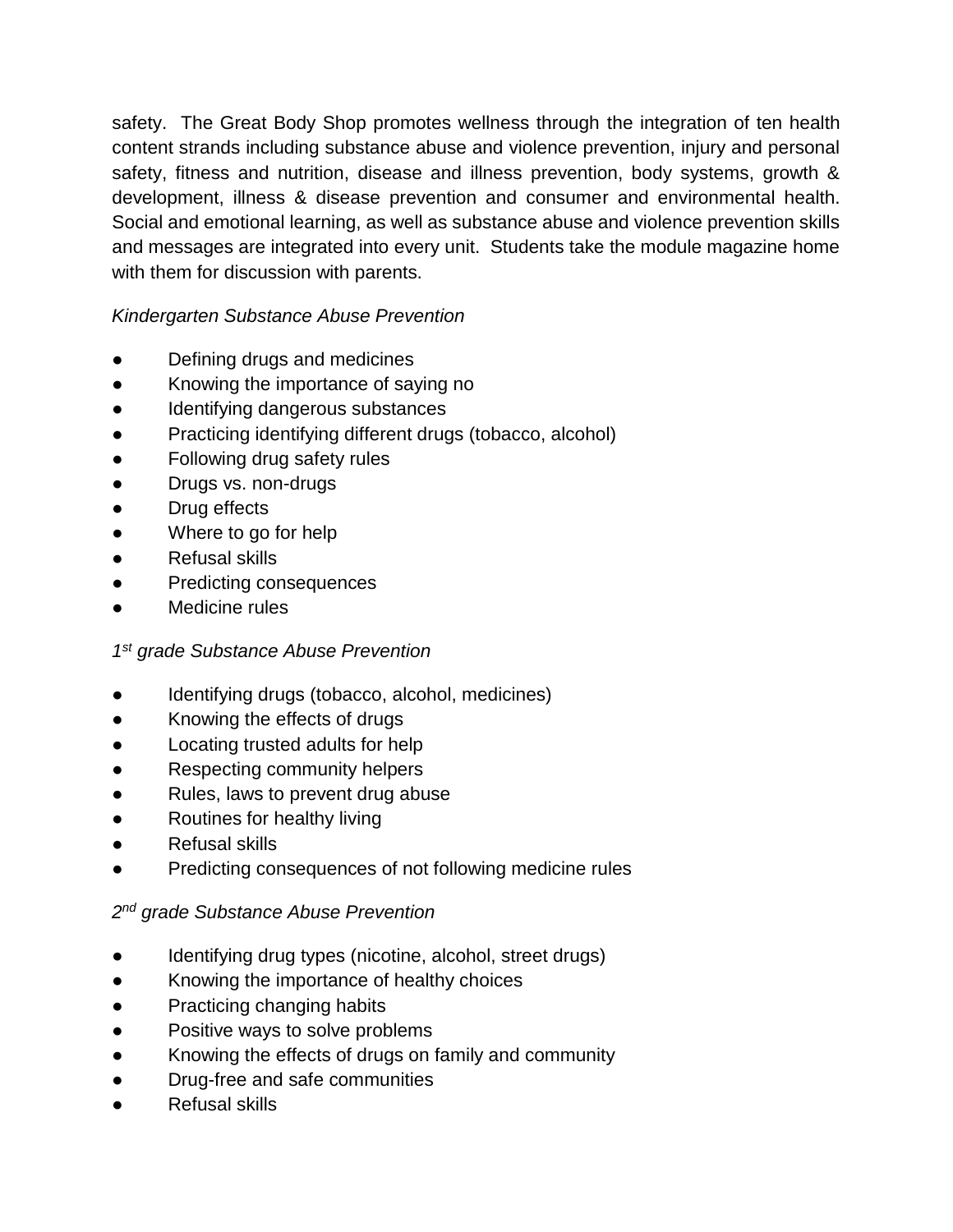## *3 rd grade Substance Abuse Prevention*

- Defining a drug-free and safe community
- Rules and laws for medicines and drugs
- Personal strategies for drug safety
- Drug addiction (nicotine, alcohol, street drugs, medicines)
- How values help prevent drug abuse
- Predicting the consequences of becoming addicted to drugs
- Practicing refusal skills
- Set goals for drug-free living

## *4 th grade Substance Abuse Prevention*

- **Effects of smoking**
- Difficulty of changing habits
- Addictions: physical and psychological
- Advertising and other influences on behavior
- Second-hand smoke
- Identify drugs and effects on the body
- Value of being drug-free
- Drug/HIV link
- Refusal skills
- Finding resources for help
- Developmental assets

## *5 th grade Substance Abuse Prevention*

- Use, misuse, and abuse of drugs
- Short- and long-term effects of drugs
- Why drugs won't solve problems
- Practicing positive values (self-respect, responsibility, honesty)
- Media influences
- Positive social behaviors
- Alcoholism
- Developmental assets
- HIV and IV drug use
- Medical problems and prescription drug risk
- Protective factors
- Legal and illegal drugs
- Developmental assets
- **Steroids**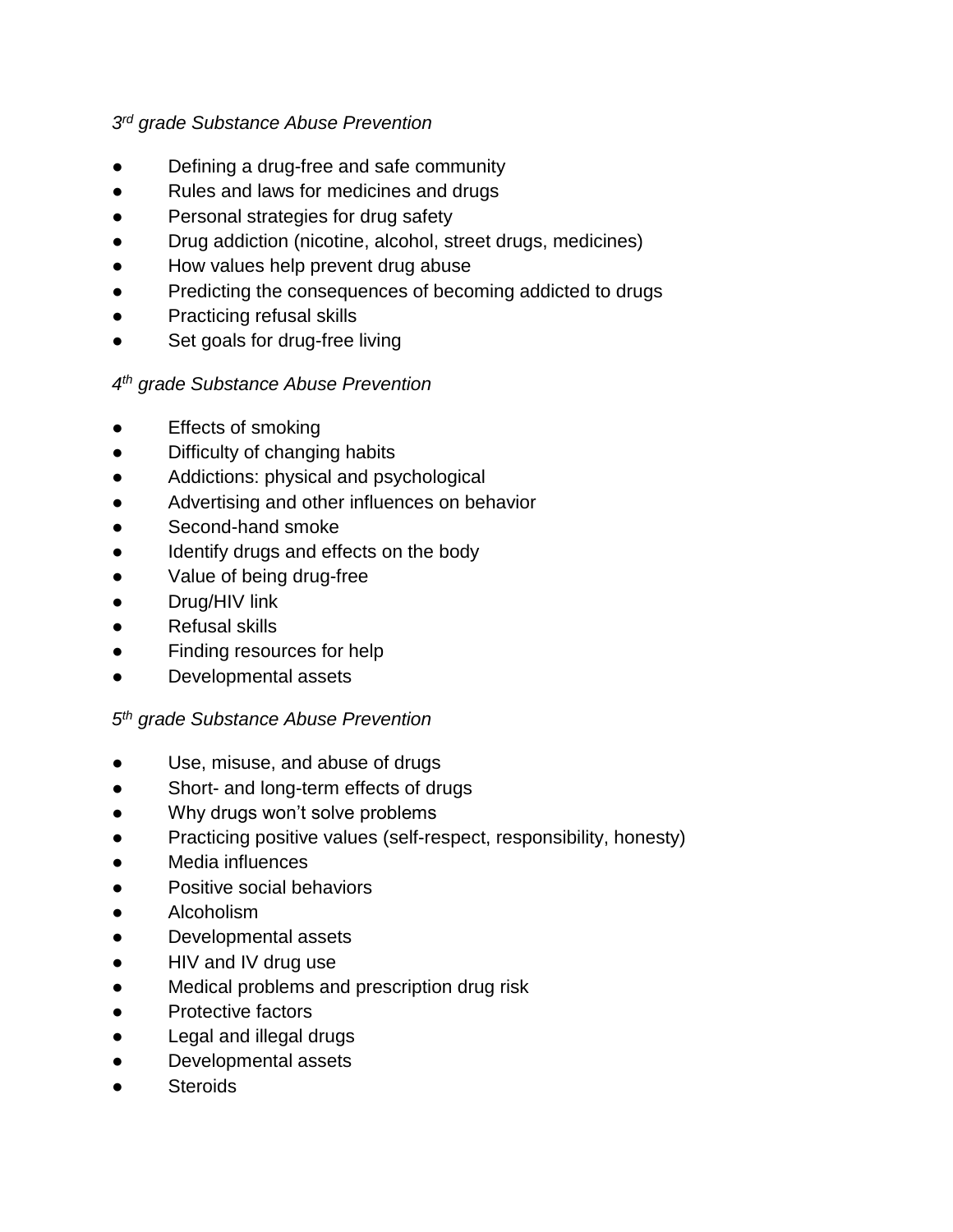Addendum B

### **Health Smart – Middle School Substance Abuse Curriculum Resource**

Publisher: ETR Associates

### **Tobacco, Alcohol & Other Drug Prevention**

The Tobacco, Alcohol & Other Drug Prevention unit addresses the risks and consequences of tobacco, alcohol and other drug use and supports students' efforts to be drug free. The unit helps students achieve the following Healthy Behavior Outcomes:

- Avoid using (or experimenting with) any form of tobacco.
- Avoid secondhand smoke.
- Support a tobacco-free environment.
- Support others to be tobacco free.